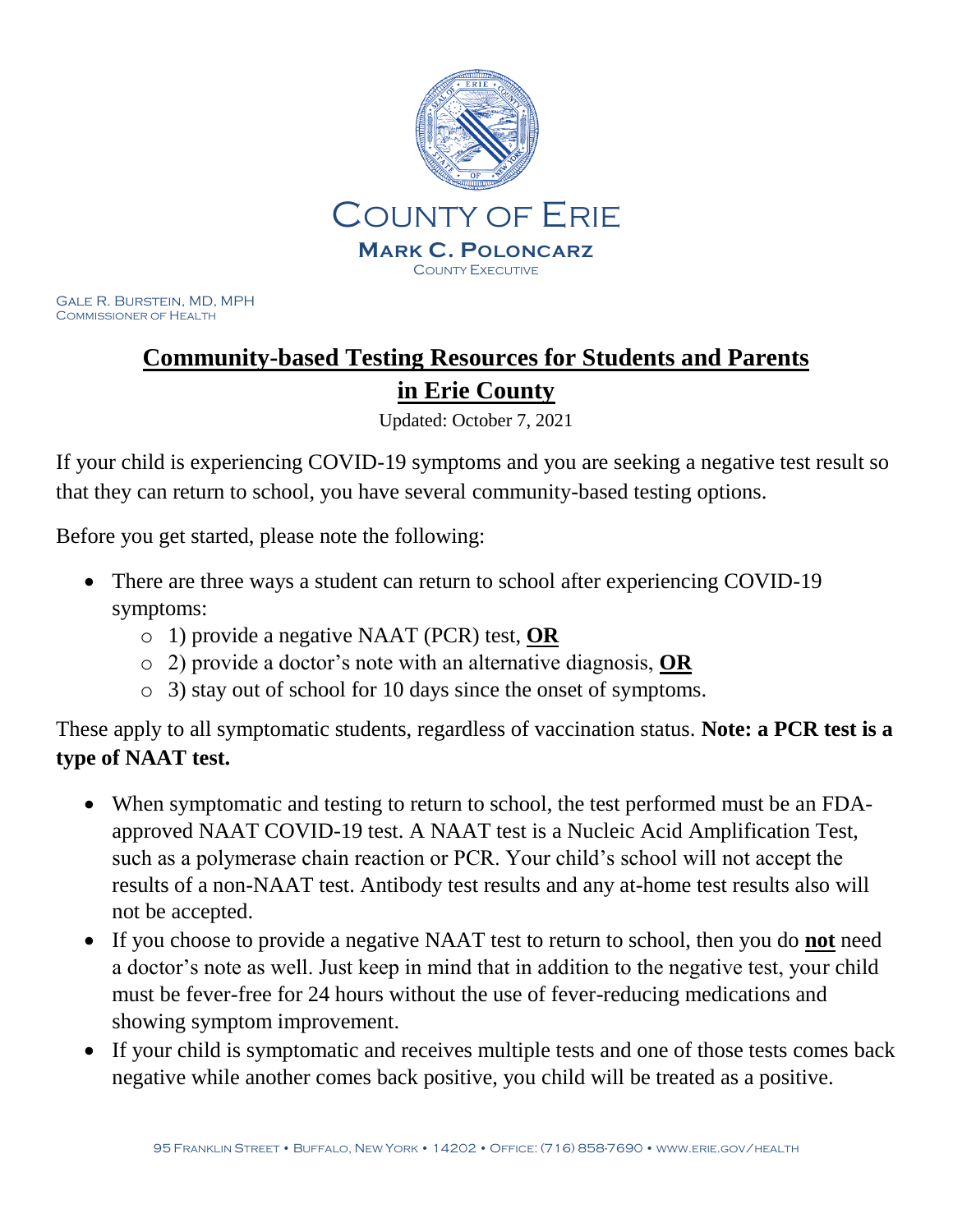• If your child has tested positive for COVID-19 in the last 90 days and becomes symptomatic, they still need to be tested to return to school (**or** provide a doctor's note with alternative diagnosis **or** stay out for 10 days since onset of symptoms). If they test positive the health department will then assess whether this is a repeat positive or a reinfection.

This document includes community-based testing options within Erie County that offer NAAT COVID-19 tests and are either free or accept health insurance. If your child does not have health insurance, please call this toll-free number 1-800-698-4KIDS (1-800-698-4543), and ask about Child Health Plus and Children's Medicaid. You can also visit [https://www.health.ny.gov/health\\_care/child\\_health\\_plus/](https://www.health.ny.gov/health_care/child_health_plus/)

### 1. **Erie County Department of Health – testing locations across Erie County**

- Call 716-858-2929 to schedule an appointment
- Appointments required
- All testing is provided free of charge
- Available to Erie County residents only
- No insurance information is requested or required
- Drive up sample collection
- PCR testing resulted in 1-3 business days
- Results reported by phone to patient; fax to school medical office; or pick up by patient at Erie County Rath Building

### **2. Rite Aid – 34 testing locations across Erie County**

- Go to<https://www.riteaid.com/pharmacy/services/covid-19-testing> to schedule an appointment
- All testing is provided free of charge
	- o No insurance information is requested at time of registration
	- o Rite Aid will automatically pull from funding via Health and Human Services (HHS)
- Sample collection is done at drive-thru
- PCR testing resulted in 3-5 days
- Results reported to patient via email address that was provided at time of registration

*continued*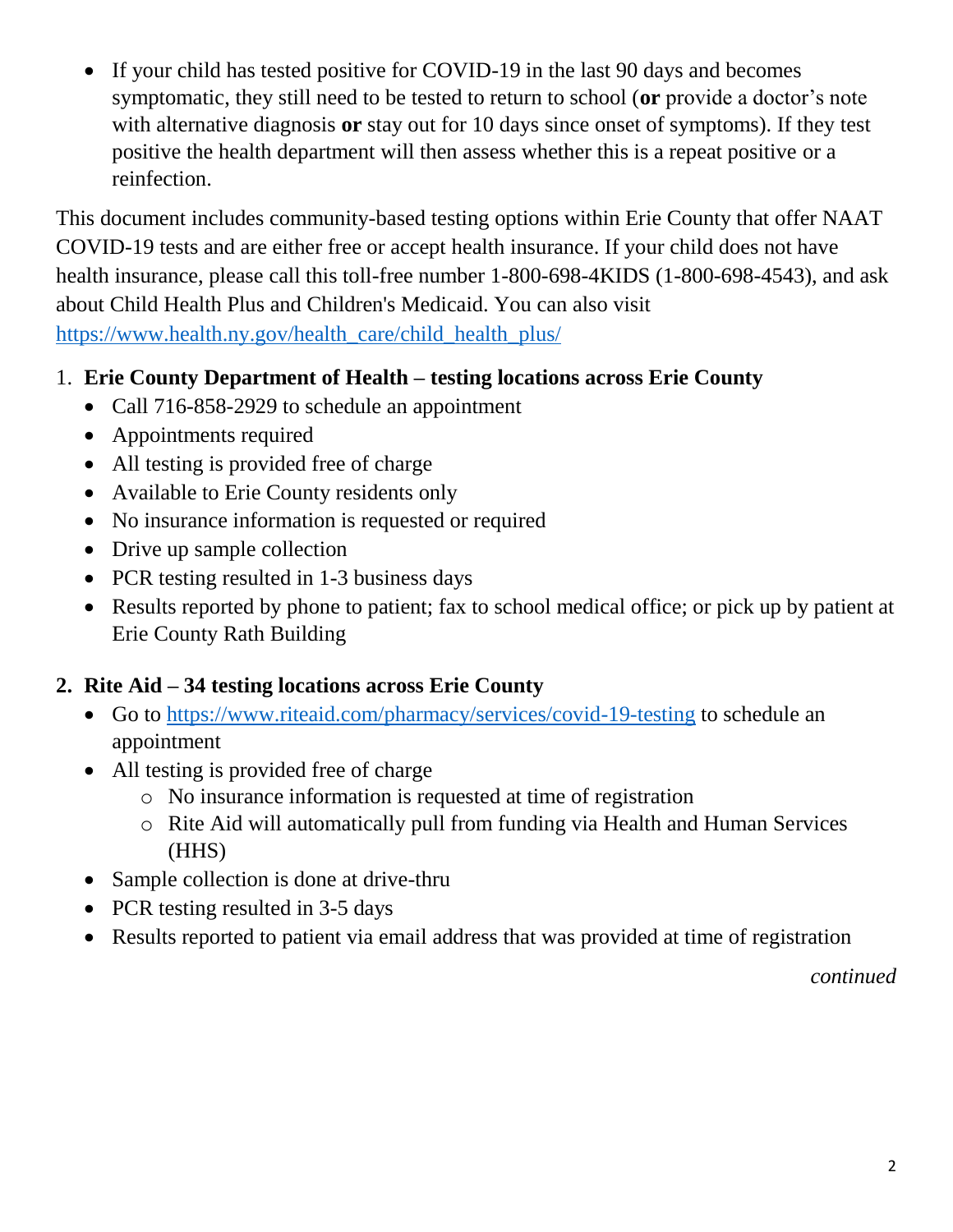- **3. Walgreens – 20 testing locations across Erie County**
	- Go to [https://www.walgreens.com/findcare/covid19/testing?ban=covid\\_vanity\\_testing](https://www.walgreens.com/findcare/covid19/testing?ban=covid_vanity_testing) and select "Get Started"
	- All testing is provided free of charge
	- Insurance information is requested at time of registration
		- o **If you provide insurance information**, Walgreens will first seek to bill your insurance for reimbursement. If it is denied for any reason, **you will not see a bill**. Walgreens will automatically pull from funding via Health and Human Services (HHS).
		- o **If you do not provide your insurance information**, **you will not see a bill**. Walgreens will automatically pull from funding via Health and Human Services (HHS).
	- Sample collection is done at drive-thru
	- PCR testing resulted in 1-2 days
	- Results reported to patient via email address that was provided at time of registration

## **4. KSL Diagnostics – 2 testing locations in Erie County & multiple collection sites [\(https://www.ksldx.com/locations\)](https://www.ksldx.com/locations)**

- Go to [https://gsign.me/eyo](https://secure-web.cisco.com/1wi0uQlw8_TJBis5KdFMcO18ak0ydK_vJFvvLFj3d6UCxgj5i9Y3SeafeOZla6mL4Ma2_W9jKvIs9umX3uDESUlgLORE9HBliGhL8huB_npYNuSF87pCxNNIM59fWSVBwZ0ggV7SmkjkhoWFav2jXHssrViLyrx5ALW3mcia5BO2wlzZh65EL7Qfs0euDyvvhSPz_OkgauufJ8TRkZvKrUdU8RwIgL5taVzAPpFB2vQi5evng0k8RS_akx2zeefwdizu_ETclfnv0JY6_wxQvgS9P-DErOk6bhyEdx7EORHHlPoWWCNFMet97iFwlxqSy/https%3A%2F%2Fgsign.me%2Feyo) or scan the QR code to register
- **Insurance information must be provided as not to incur charges**
	- o If you do not provide insurance information, you will be responsible for the cost of your child's test
	- o No insurance information is requested at time of registration



- o Once you arrive at the location, you will be asked to provide insurance information. KSL Diagnostics will bill your insurance for reimbursement.
- Call your pediatrician and ask them to fax a script to your desired testing location
	- o If using 1000 Youngs Road, Williamsville, NY 14221 then fax to 716-559-1582
	- o If using 28 Best Street, Buffalo, NY 14209 then fax to 716-800-6057
- **A prescription for testing is preferred but not required; if you do not have a prescription, testing is still available**
- No appointment is necessary
- Sample collection is done as drive-up
- PCR testing resulted same-day if collected before 1:00 pm
- Results reported to patient via email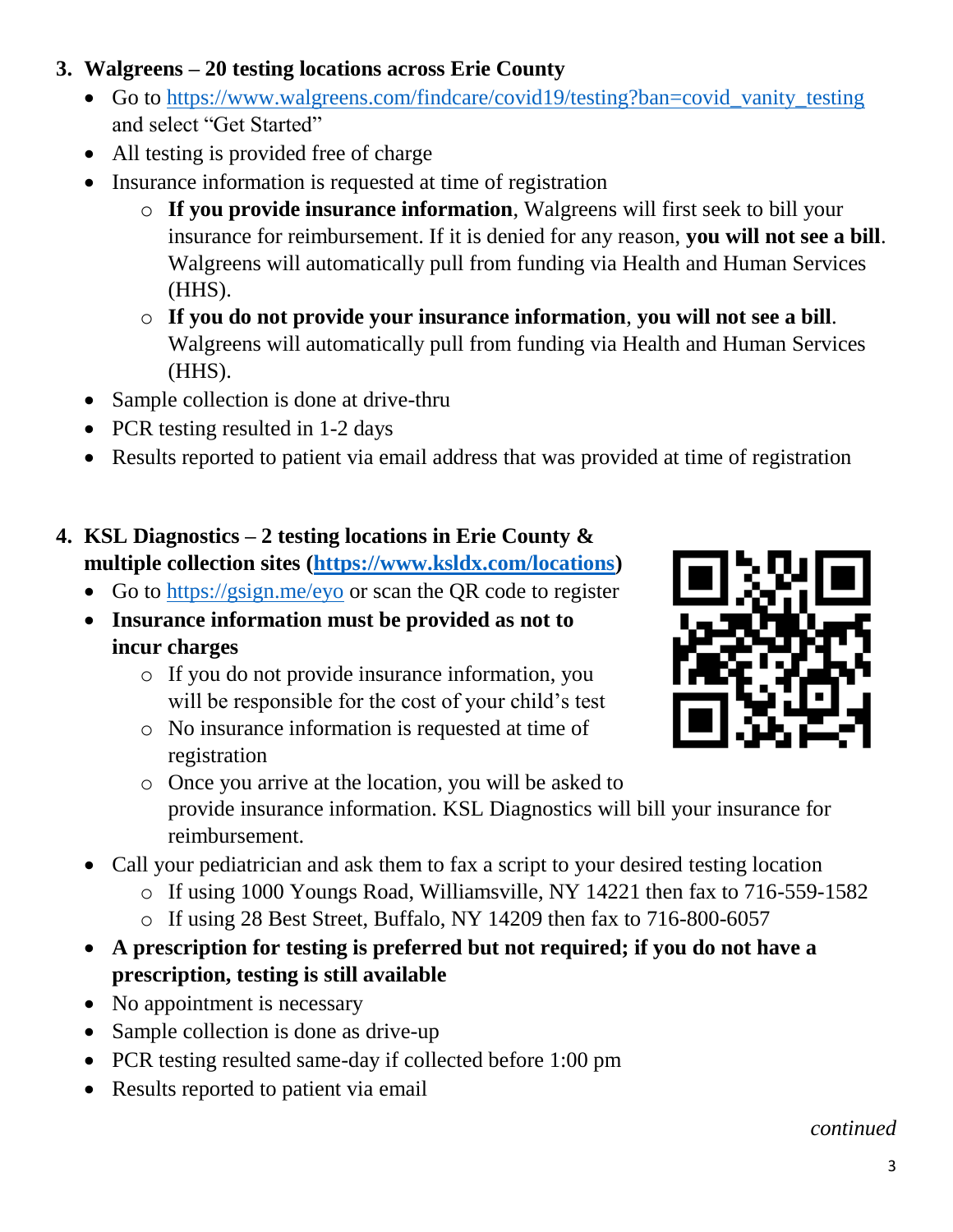### **5. Medlab, Inc. – 2 locations in Erie County**

- Go to<https://medlabinc.com/schedule/> to schedule an appointment
- All testing is provided free of charge
	- o No insurance information is requested at time of registration
	- o Once you arrive at the location, you will be asked to provide insurance information. **If you provide insurance information**, Medlab, Inc. will first seek to bill your insurance for reimbursement. If it is denied for any reason, **you will not see a bill**. Medlab, Inc. will automatically pull from funding via Health and Human Services (HHS).
	- o **If you do not provide your insurance information**, **you will not see a bill**. Medlab, Inc. will automatically pull from funding via Health and Human Services (HHS).
- Sample collection is done as walk-up
- PCR testing resulted same-day if you are tested in the morning and next day if you are tested in the afternoon
- No prescription required
- Results reported to patient via patient portal

# **6. Urgent Care Centers: Immediate Care, WellNow, Pediatric Urgent Care**

- It's important to contact your insurance carrier to learn about your coverage details before making an appointment at these facilities. While they accept insurances (check to see that yours is accepted), allowable reimbursements vary and copays may apply.
- Insurances are accepted and will be billed, any remaining balance will be billed to the patient
- Make an appointment online or walk-in
- PCR testing is provided but may require an office visit fee as well
- Test result times vary but can be same-day
- Results reported to patient via phone call and patient portal

# **7. New York State Department of Health searchable map – Find a Test Site Near You**

• <https://coronavirus.health.ny.gov/find-test-site-near-you>

These COVID-19 test locations are provided based on information from their web sites. This information is subject to change.

*continued*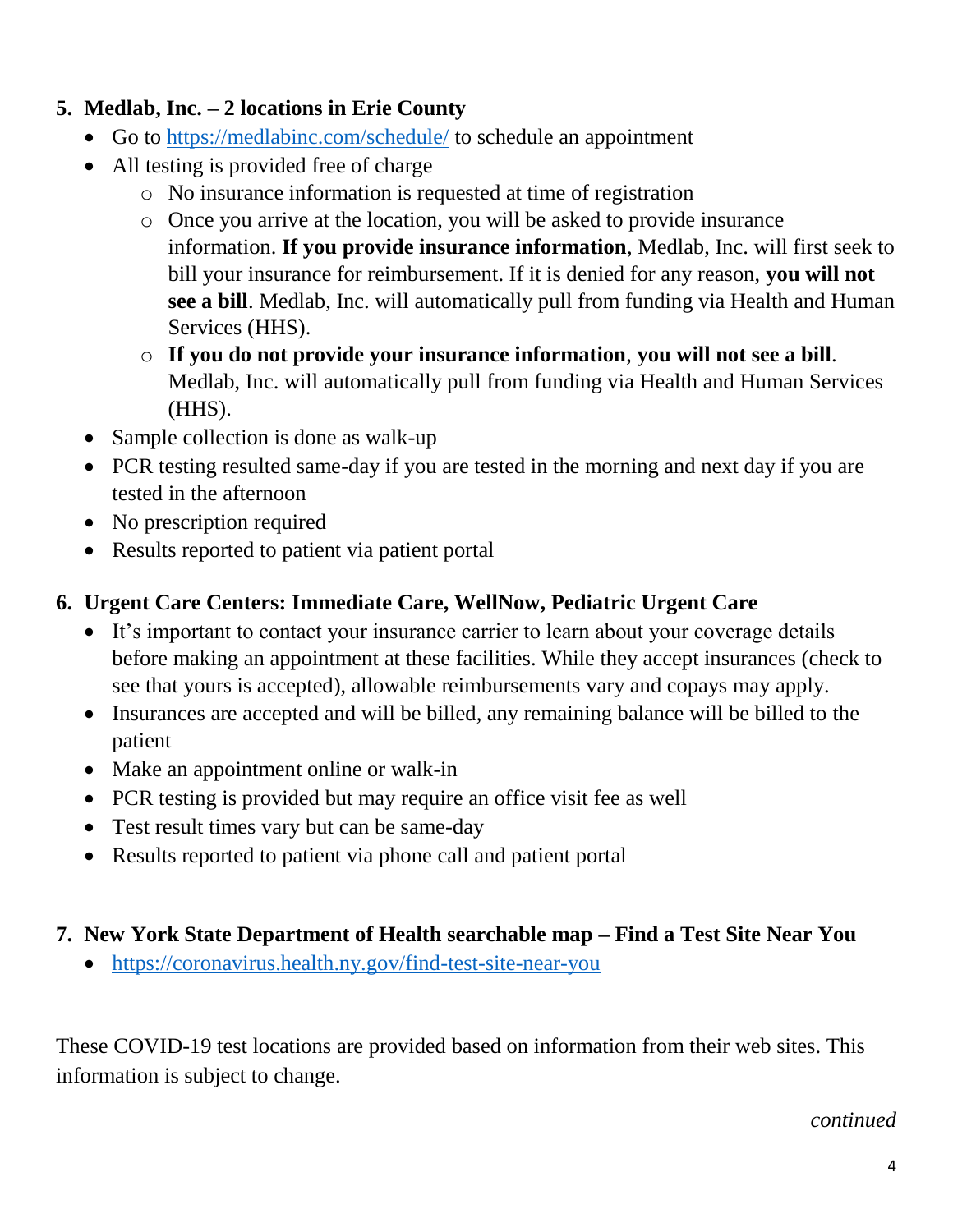**Rite Aid Testing Sites – [www.riteaid.com](http://www.riteaid.com/)** 13090 Broadway, Alden, NY 14004 12983 Main St, Akron, NY 14001 3249 Sheridan Dr, Amherst, NY 14226 3924 Harlem Rd, Amherst, NY 14226 8530 Transit Rd, Amherst, NY 14221 9062 Erie Rd, Angola, NY 14006 1625 Broadway, Buffalo, NY 14212 1941 Seneca St, Buffalo, NY 14210 476 William St, Buffalo, NY 14206 1410 Delaware Ave, Buffalo, NY 14209 2047 Sheridan Dr, Buffalo, NY 14223 789 Tonawanda St, Buffalo, NY 14207 2865 Elmwood Ave, Kenmore, NY 14217 654 Colvin Ave, Kenmore, NY 14217 2585 Main St, Buffalo, NY 14214 291 W Ferry St, Buffalo, NY 14213 2474 Bailey Ave, Buffalo, NY 14215 5447 Main St, Williamsville, NY 14221 2401 Genesee St, Cheektowaga, NY 14225 2887 Harlem Rd, Cheektowaga, NY 14225 3950 Union Rd, Cheektowaga, NY 14225 6000 Transit Rd, Depew, NY 14043 4900 Broadway, Depew, NY 14043 60 Central Ave, Lancaster, NY 14086 9160 Main St, Clarence, NY 14031 190 Main St, East Aurora, NY 14052 3071-3085 South Park Ave, Lackawanna, NY 14218 3050 Union Rd, Orchard Park, NY 14127 140 Pine St, Hamburg, NY 14075 6939 Erie Rd, Derby, NY 14047 40 W Main St, Springville, NY 14141 81 W Main St, Gowanda, NY 14070 214 Central Ave, Silver Creek, NY 14136 47 Niagara St, Tonawanda, NY 14150

#### **Walgreens Testing Sites – [www.walgreens.com](http://www.walgreens.com/)**

9217 Main St, Clarence, NY 14031 5275 Transit Rd, Buffalo, NY 14221 2970 Niagara Falls Blvd, Amherst, NY 14228 3564 Delaware Ave, Tonawanda, NY 14217 2601 Sheridan Dr, Tonawanda, NY 14150 3605 Sheridan Dr, Amherst, NY 14226 2739 Delaware Ave, Kenmore, NY 14217 1556 Hertel Ave, Buffalo, NY 14216 3488 Main St, Buffalo, NY 14214 2043 Kensington Ave, Amherst, NY 14226 578 Dick Rd, Depew, NY 14043 4815 Broadway, Depew, NY 14043 815 Harlem Rd, West Seneca, NY 14224 1180 French Rd, Cheektowaga, NY 14227 1328 Abbott Rd, Lackawanna, NY 14218 3008 Union Rd, Orchard Park, NY 14127 6199 South Park Ave, Hamburg, NY 14075 10 Young Street, Tonawanda, NY 14150 650 Delaware Ave, Buffalo, NY 14202 2320 Grand Island Blvd, Grand Island, NY 14072

# **Medlab, Inc. Testing Sites – [www.medlabinc.com](http://www.medlabinc.com/)**

4110 N Buffalo St, Orchard Park, NY 14127, 716-320-3001 600 Cayuga Rd., Cheektowaga, NY 14225, 716-633-8001

*continued*